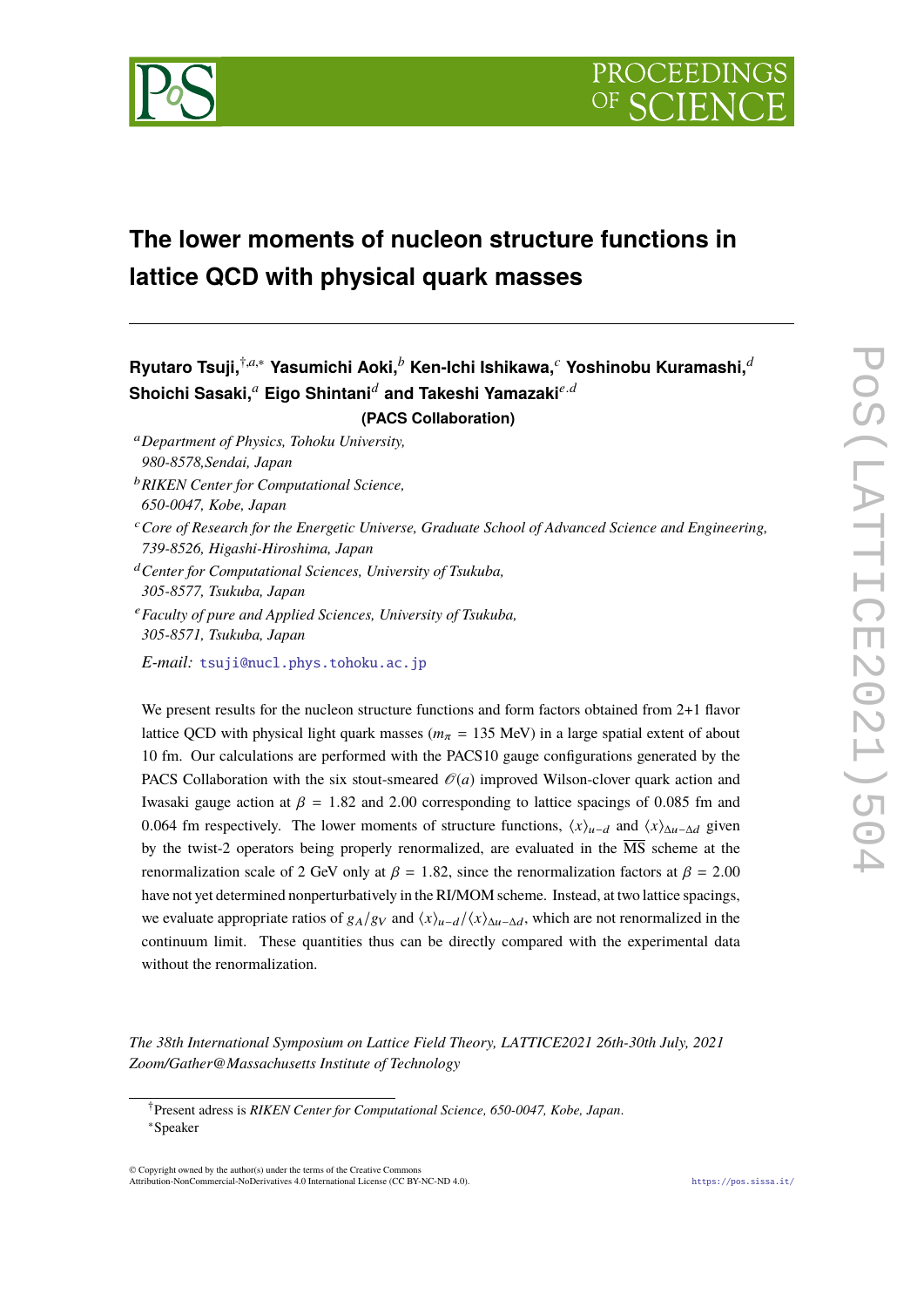## **1. Introduction**

In the standard model of modern particle physics, the nucleon is known to be a composite particle made of quarks and gluons, and their interactions are described by QCD. Due to the nonperturbative nature of QCD at low energy scales, the nucleon structure that is governed by strong many body problem of the elementary constituents is one of the great challenges of lattice QCD. An appropriate theoretical framework to investigate the nucleon structure is established through the transverse-momentum-dependent parton distributions and the generalized parton distributions, which unify the concepts of parton distributions obtained from the deep inelastic scattering experiments and nucleon elastic form factors. The parton distributions are not only used as inputs for simulations of high energy scattering processes in high energy physics [1], but also play important roles to describe various properties of the nucleon such as proton's single spin asymmetry, hadron tomography, gluons saturation and so on [2, 3].

Apart from the direct calculation of the parton distributions from lattice QCD [4, 5], it is still important to determine the lower moments of the parton distributions associated with twist-2 operators. Since the isovector momentum fraction  $(\langle x \rangle_{u-d})$  and the isovector helicity fraction  $(\langle x \rangle_{\Delta u-\Delta d})$  are well evaluated from the experimental data, the calculation of these quantities is a benchmark to explore the nucleon structure from lattice QCD. In addition, the precision on the isovector axial-vector coupling  $(g_A)$  is greatly improved by the current  $\beta$ -decay measurements with cold and ultracold neutrons [6]. Therefore, it offers an opportunity to pursue the high-precision calculation of  $g_A$  in lattice QCD in the context of a benchmark study.

### **2. Method**

Both the lower moments of parton distributions (Twist-2) and the axial-vector (vector) coupling (Local) can be evaluated from the nucleon matrix element of a given bilinear operator,  $O_{\Gamma} = \bar{\psi} \Gamma \psi$ as defined in Table 1.

| Type of operator |    | Local              | Twist-2                                                                                                                                            |  |  |  |
|------------------|----|--------------------|----------------------------------------------------------------------------------------------------------------------------------------------------|--|--|--|
| Observable       |    |                    | $g_V$ (vector) $g_A$ (axial-vector) $\langle x \rangle_{u-d}$ (unpolarized) $\langle x \rangle_{\Delta u - \Delta d}$ (polarized)                  |  |  |  |
|                  | Y4 | $\gamma_i\gamma_5$ | $\gamma_4 \overrightarrow{D}_4 - \frac{1}{3} \sum_k \gamma_k \overrightarrow{D}_k$ $\gamma_3 \overrightarrow{D}_4 + \gamma_4 \overrightarrow{D}_3$ |  |  |  |

**Table 1:** The correspondence of the quantities and operators in the matrix elements[7].

In general, the nucleon matrix elements are evaluated from a ratio of the nucleon three-point function with a given operator  $O_\Gamma$  inserted at  $t = t_{op}$  being subject to a range of  $t_{snk} > t > t_{src}$ , to the nucleon two-point function with a source-sink separation ( $t_{\text{sep}} = t_{\text{snk}} - t_{\text{src}}$ ) as

$$
R(t_{\text{sep}}, t_{\text{op}}) \equiv \frac{C^{\text{3pt}}(t_{\text{op}}, t_{\text{sep}})}{C^{\text{2pt}}(t_{\text{sep}})} \underset{t_{\text{sep}} \gg t_{\text{op}} \gg 0}{\longrightarrow} \langle 1 | O_{\Gamma} | 1 \rangle + \mathcal{O}(e^{-t_{\text{sep}}\Delta}) + \mathcal{O}(e^{-(t_{\text{sep}} - t_{\text{op}})\Delta}), \tag{1}
$$

where  $|i\rangle$  represents the *i*-th energy eigenstate and  $i = 1$  stands for the ground state of the nucleon. If the condition  $t_{\text{sep}} \gg t_{\text{op}} \gg 0$  is satisfied, the desired matrix element  $\langle 1|O_{\Gamma}|1 \rangle$  can be read off from an asymptotic plateau, which is independent of a choice of *t*op. Narrower source-sink separation causes systematic uncertainties stemming from the excited states contamination represented by two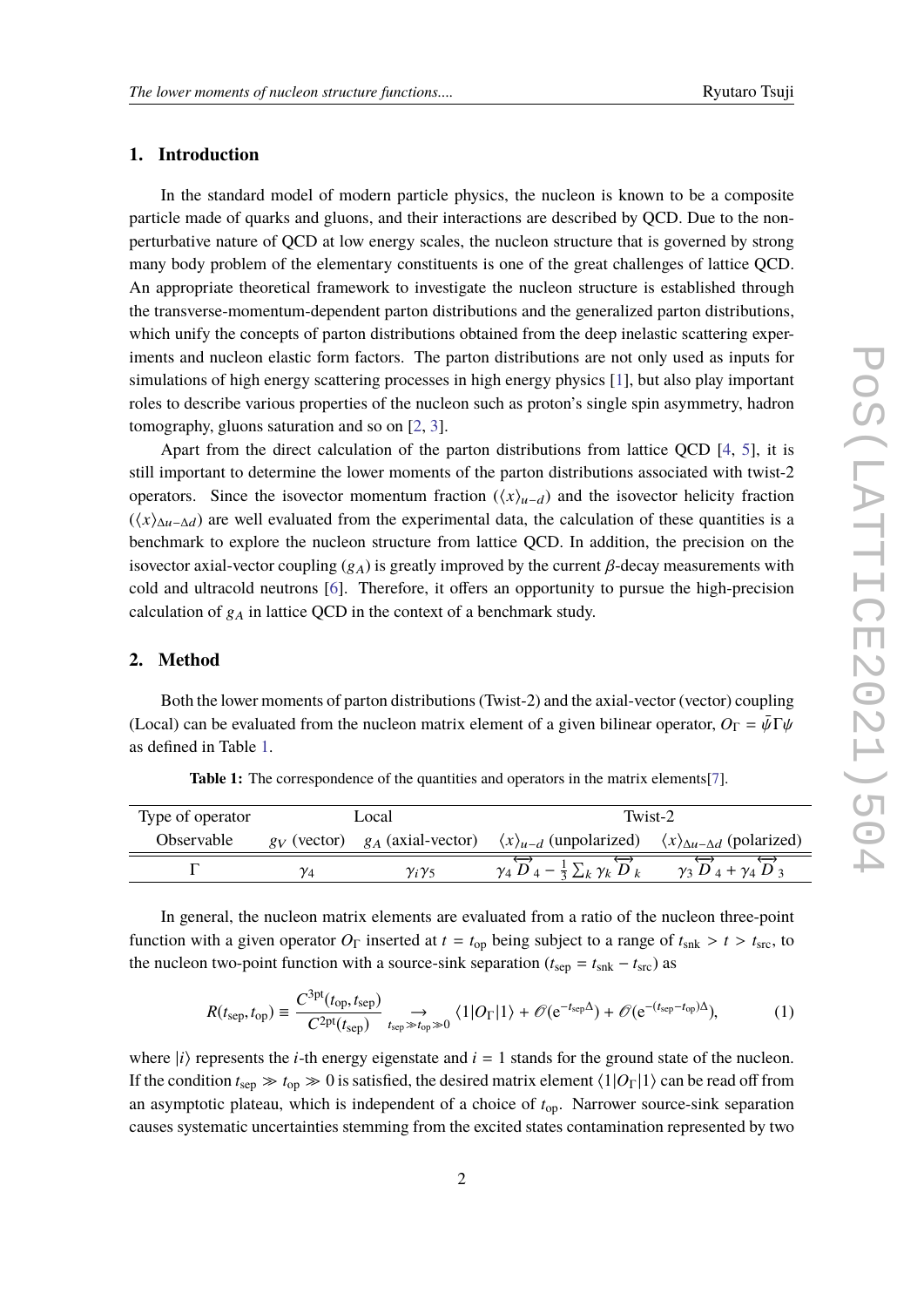terms of  $\mathcal{O}(e^{-t_{\text{sep}}\Delta})$  and  $\mathcal{O}(e^{-(t_{\text{sep}}-t_{\text{op}})\Delta})$ , where  $\Delta \equiv E_2 - E_1$  denotes a difference between the two energies of the ground state  $(E_1)$  and the lowest excited state  $(E_2)$ .

In this study, the nucleon interpolating operator is constructed by the exponentially smeared quark operators, so as to maximize an overlap with the nucleon ground state as

$$
N(t, \vec{p}) = \sum_{\vec{x} \times \vec{x_1} \times \vec{z_2} \times \vec{s_3}} e^{-i\vec{p} \cdot \vec{x}} \varepsilon_{abc} \left[ u_a^T(t, \vec{x_1}) C \gamma_5 d_b(t, \vec{x_2}) \right] u_c(t, \vec{x_3}) \times \Pi_{i=1}^3 \phi(\vec{x_i} - \vec{x})
$$
  
with  $\phi(\vec{x_i} - \vec{x}) = A \exp(-B|\vec{x_i} - \vec{x}|)$  (2)

where there are two smearing parameters  $(A, B)$ . Since the condition,  $t_{\text{sep}} \gg t_{\text{op}} \gg 0$  appearing in Eq. (1) is usually not satisfied in practice, the excited states contaminations could not be fully eliminated by tuning smearing parameters.

In order to eliminate the systematic uncertainties, one should calculate the ratio (1) with several choices of *t*sep, and then makes sure whether the evaluated value of the nucleon matrix element does not change with a variation of *t*sep within a certain precision. This is called the ratio method that is mainly used in this study. Alternatively, there is another method called the summation method [8]. The summation method use a sum of the ratio  $R(t_{\text{op}}, t_{\text{sep}})$  with respect to  $t_{\text{op}}$  as

$$
S(t_{\text{sep}}) \equiv \sum_{t_{\text{op}}=0}^{t_{\text{sep}}} R(t_{\text{op}}, t_{\text{sep}}) \underset{t_{\text{sep}} \gg 0}{\longrightarrow} \text{const.} + t_{\text{sep}} \langle 1 | O_{\Gamma} | 1 \rangle + \mathcal{O}(e^{-\Delta t_{\text{sep}}})
$$
(3)

When more than 3 sets of  $t_{\text{sep}}$  are carried out in the ratio method, one can also perform the summation method [8], where the matrix element  $\langle 1|O_{\Gamma}|1\rangle$  can be read off from a slope of the linear dependence of *t*sep as described in Eq. (3). A difference of the central values obtained from the two methods is quoted as a systematic error on the matrix element evaluated from the ratio method in this study.

In order to compare with the experimental values or other lattice results, the *bare matrix element* obtained from the above mentioned methods should be renormalized with the renormalization constants  $Z_{O_{\Gamma}}$  for each  $\Gamma$  operator in a certain scheme. In this study, for the twist-2 operators, the Regularization Independent MOMentum subtraction (RI/MOM) scheme [9] is used as the intermediate scheme in order to evaluate the renormalization constants  $Z_{O_\Gamma}$  in fully nonperturbative manner. The renormalization constants determined in the RI/MOM scheme are then converted to the  $\overline{\text{MS}}$  scheme at certain scale  $\mu_0$  and evolved to the scale of 2 GeV using the perturbation theory.

In general, the final result of  $Z_{O_\Gamma}^{\text{MS}}(2\text{GeV})$  receives the residual dependence of the choice of the matching scale  $\mu_0$ . It is true that the perturbative conversion from the RI/MOM scheme to the MS scheme produces the residual  $\mu_0$  dependence, but the perturbative uncertainty is not a major concern here. There are the other two sources as follows. One stems from lattice discretization errors at higher  $\mu_0$ , while another is originated from the nonperturbative effect that becomes relevant at lower  $\mu_0$  [10–12]. The latter is not so serious if the spatial volume is not so large, because the lower momentums are not accessible in the smaller volume. However, in this study, we use  $64<sup>4</sup>$ lattice, corresponding to a linear spatial extent of 5.5 fm, that is rather large spatial size.

In order to minimize the systematic uncertainties associated with the residual  $\mu_0$ -dependence,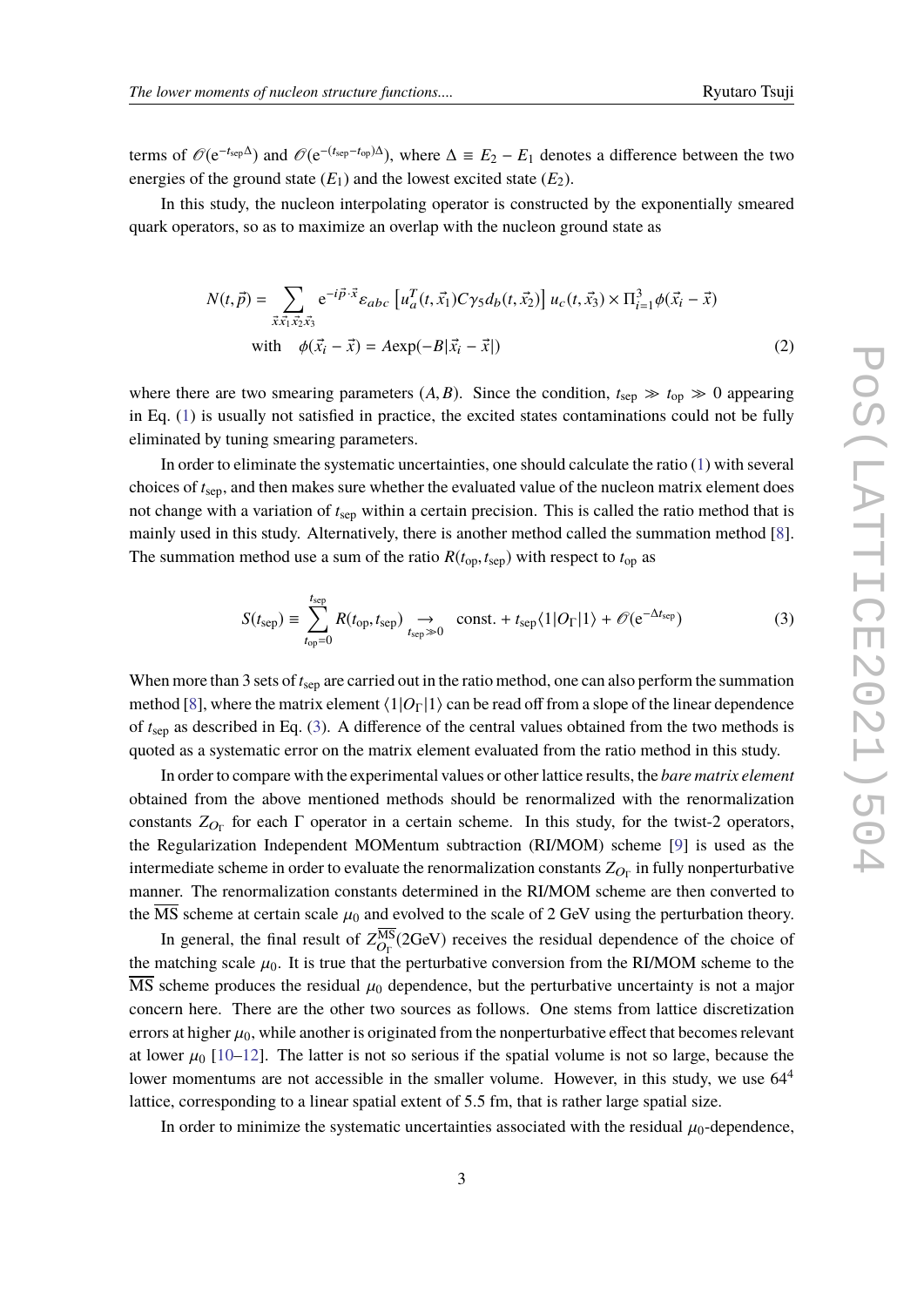we used following two types of fitting functional forms as functions of the matching scale  $\mu_0$ :

$$
f_{O_{\Gamma}}^{\text{Global}}(\mu_0) = \frac{c_{-1}}{(\Lambda^{-1}\mu_0)^2} + c_0 + \sum_{k>0}^{k_{\text{max}}} c_k (a\mu_0)^{2k} \quad \text{and} \quad f_{O_{\Gamma}}^{\text{IR-trunc.}}(\mu_0) = c_0 + \sum_{k>0}^{k_{\text{max}}} c_k (a\mu_0)^{2k} \tag{4}
$$

with  $c_0$  being the  $\mu_0$ -independent value of  $Z_{O_{\Gamma}}^{MS}(\mu)$  at the renormalization scale  $\mu = 2$  GeV. The value of  $k_{\text{max}}$  is determined by a  $\chi^2$  test for goodness fit, so that  $k_{\text{max}} = 3$  is chosen for the former, while  $k_{\text{max}} = 1$  is chosen for the later. In the former form,  $\Lambda$  is responsible for a scale associated with the nonperturbative effect. The former is applied for fitting all data, while the latter is used for fitting the data in a restricted range of  $\mu_0 \ge \mu$ . The discrepancy between the values of  $c_0$  extracted from these fittings is quoted as a systematic error on the renormalization constant  $Z_{O_{\Gamma}}^{\text{MS}}(2\text{ GeV})$ .

#### **3. Simulation details**

We mainly use the PACS10 configurations generated by the PACS Collaboration with the six stout-smeared  $\mathcal{O}(a)$  improved Wilson-clover quark action and Iwasaki gauge action at  $\beta$  = 1.82 and 2.00 corresponding to the lattice spacings of 0.085 fm (coarser) and 0.064 fm (finer) respectively [13–17]. When we compute nucleon two-point and three-point functions, the all-modeaveraging (AMA) technique[18] is employed in order to reduce the statistical errors significantly without increasing computational costs. Two of three lattice ensembles are created with same lattice cutoff, but on different lattice sizes. The smaller volume ensembles are used for the finite volume study on the axial-vector coupling  $g_A$  and nucleon elastic form factors, and also used for computing the renormalization constants which are known to be less sensitive to the finite volume effect.

**Table 2:** Summary of simulation parameters used in this study.

|  |                                                                                                        | $L^3 \times T$ $a^{-1}$ [GeV] $La$ [fm] | $K_{\mathcal{U}}$ | $K_{S}$ | $M_{\pi}$ [GeV] |
|--|--------------------------------------------------------------------------------------------------------|-----------------------------------------|-------------------|---------|-----------------|
|  | $1284$ lattice $1.82 \t1283 \times 128 \t2.3162(44) \t10.9 \t0.126117 \t0.124902$                      |                                         |                   |         | 0.135           |
|  | $64^4$ lattice 1.82 $64^3 \times 64$ 2.3162(44) 5.5 0.126117 0.124902                                  |                                         |                   |         | 0.138           |
|  | $160^4$ lattice $2.00 \quad 160^3 \times 160 \quad 3.0892(25) \quad 10.3 \quad 0.12584 \quad 0.124925$ |                                         |                   |         | 0.135           |

## **4. Numerical results**

In this study, we first present the preliminary results for the renormalized values of the isovector momentum fraction ( $\langle x \rangle_{u-d}$ ) and the isovector helicity fraction ( $\langle x \rangle_{\Delta u-\Delta d}$ ), which are calculated only at a single lattice spacing with the  $128^4$  lattice ensemble. We will later discuss the discretization uncertainties on two specific ratios of  $g_A/g_V$  and  $\langle x \rangle_{u-d}/\langle x \rangle_{\Delta u-\Delta d}$ , which are not renormalized in the continuum limit. These quantities, which are evaluated with both  $128<sup>4</sup>$  and  $160<sup>4</sup>$  lattice ensembles, can be directory compared with the experimental data without renormalization.

## **4.1 Renormalized values of momentum and helicity fractions from** 128<sup>4</sup> **lattice ensemble**

In order to evaluate  $\langle x \rangle_{u-d}$  and  $\langle x \rangle_{\Delta u-\Delta d}$ , we calculate both the bare nucleon matrix elements of the relevant twist-2 operators and their renormalization constants at lattice spacing of  $a = 0.085$  fm.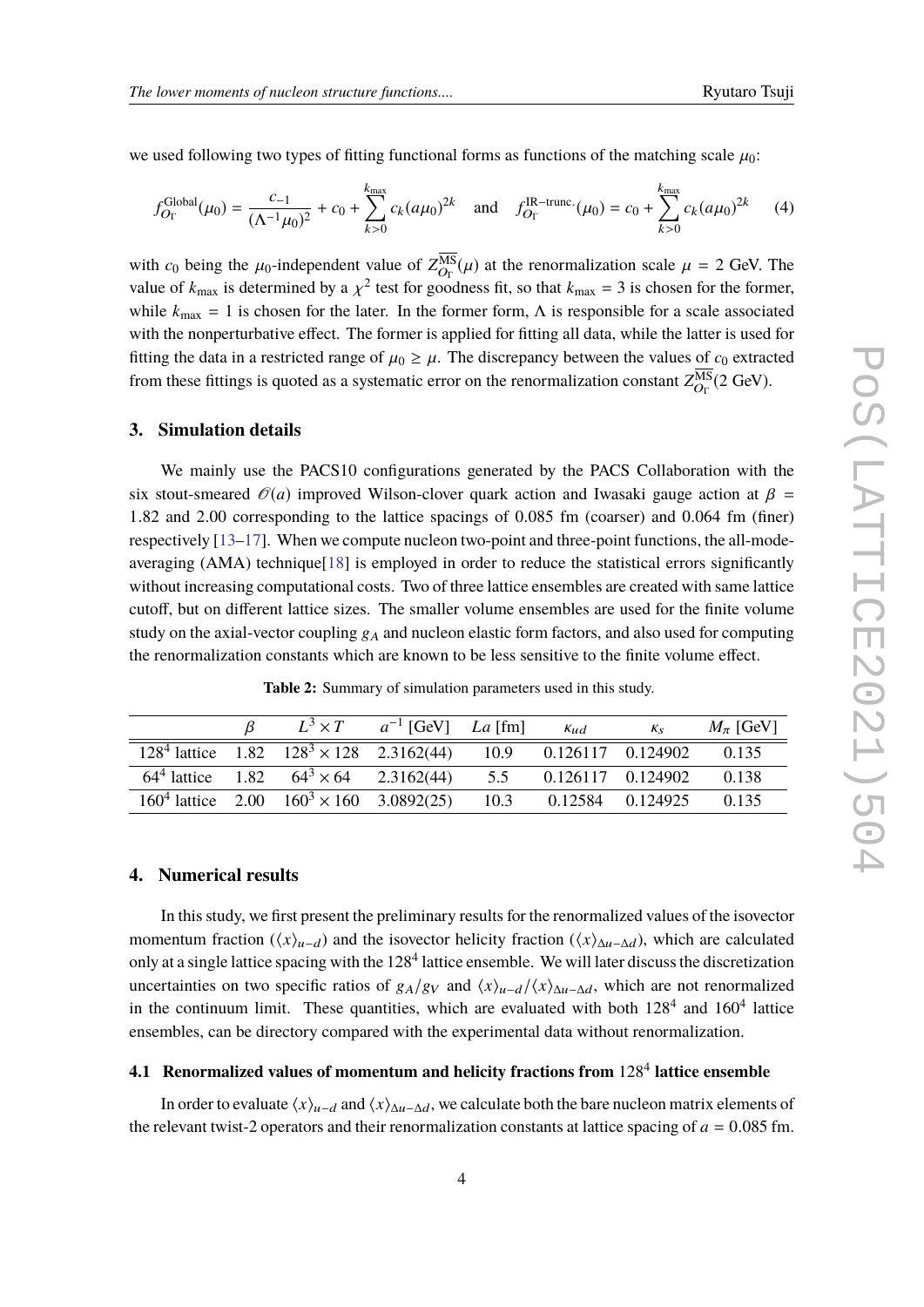|                    | $t_{\rm sep}/a$ | Smearing parameters    | $N_{\text{org}}$ | $N_G$ | $N_{\text{conf}}$ | $N_{\text{meas}}$ |
|--------------------|-----------------|------------------------|------------------|-------|-------------------|-------------------|
| $128^4$<br>lattice | 10              | $(A, B) = (1.2, 0.16)$ |                  | 128   | 20                | 2,560             |
|                    | 12              |                        |                  | 256   | 20                | 5,120             |
|                    | 14              |                        | $\overline{2}$   | 320   | 20                | 6,400             |
|                    | 16              |                        | 4                | 512   | 20                | 10,240            |
| $644$ lattice      | 12              | $(A, B) = (1.2, 0.14)$ | 4                | 256   | 100               | 25,600            |
|                    | 14              |                        | 4                | 1,024 | 100               | 102,400           |
|                    | 16              |                        | 4                | 2,048 | 100               | 204,800           |
| $1604$ lattice     | 16              | $(A, B) = (1.2, 0.11)$ | 4                | 64    | 15                | 9,210             |
|                    | 19              |                        | $\overline{2}$   | 64    | 15                | 15,360            |

**Table 3:** Details of the measurements: time separation (*t*sep), the smearing parameters (*A*, *B*), the number of high-precision calculation ( $N_{\text{org}}$ ), the number of configuration ( $N_{\text{conf}}$ ), the measurements per configuration  $(N_G)$  and the total number of the measurement  $(N_{\text{meas}} = N_{\text{conf}} \times N_G)$ , respectively.

As for the calculations of the bare matrix elements, four data sets using  $t_{\rm sep}/a = \{10, 12, 14, 16\}$  are calculated and two methods are employed in the extraction of the bare matrix elements. According to the analysis based on the ratio method, we first observed that  $t_{\rm sep}/a = \{14, 16\}$  for the unpolarized case and  $t_{\rm sep}/a = \{12, 14, 16\}$  for the polarized case are large enough for reducing the excited states contamination in three-point functions with the twist-2 operators respectively. Next, all data sets with four values of  $t_{\rm sep}/a$  are used in the summation method in order to estimate the systematic error associated with the excited states contamination in each channel.

The renormalization constants of the local vector and axial-vector currents are obtained with the Schrödinger functional scheme at vanishing quark masses as  $Z_V = 0.95153(76)(1487)$  and  $Z_A = 0.9650(68)(95)$  [19], while the renormalization constants of the twist-2 operators are evaluated in the RI/MOM scheme as described in Sec. 2.

|                    | List of errors $(\%)$                       |                           |      |                                                             |                           |      |  |
|--------------------|---------------------------------------------|---------------------------|------|-------------------------------------------------------------|---------------------------|------|--|
|                    | Momentum fraction $\langle x \rangle_{u-d}$ |                           |      | Helicity fraction $\langle x \rangle_{\Delta u - \Delta d}$ |                           |      |  |
| Error source       |                                             | Total Bare value Z-factor |      |                                                             | Total Bare value Z-factor |      |  |
| <b>Statistical</b> | 5.30                                        | 4.60                      | 2.52 | 4.39                                                        | 3.49                      | 2.91 |  |
| Systematic         | 31.1                                        | 19.5                      | 24.5 | 24.0                                                        | 3.49                      | 22.5 |  |

**Table 4:** List of error sources in the renormalized nucleon matrix elements with the twist-2 operators.

As shown in Fig 1, we compare our preliminary results of the renormalized values of  $\langle x \rangle_{u-d}$  (left panels) and  $\langle x \rangle_{\Delta u-\Delta d}$  (right panels) with the values obtained from recent lattice QCD calculations (upper panels) and global QCD analyses of experimental data (lower panels). The central values of our results are well within gray bands corresponding to the experimental values given by global fit determinations [4, 5]:  $\langle x \rangle_{u-d} = 0.155(5)$  and  $\langle x \rangle_{\Delta u-\Delta d} = 0.199(16)$ . It is worth mentioning that our statistical precisions are also comparable to the global QCD analyses. This indicates that lattice QCD is partially qualified to directly investigate the parton distributions as an alternative to actual experiments. However, it should be kept in mind that our preliminary results of  $\langle x \rangle_{u-d}$  and  $\langle x \rangle_{\Delta u-\Delta d}$  still have large systematic errors as shown in Tab. 4. As for the bare matrix elements,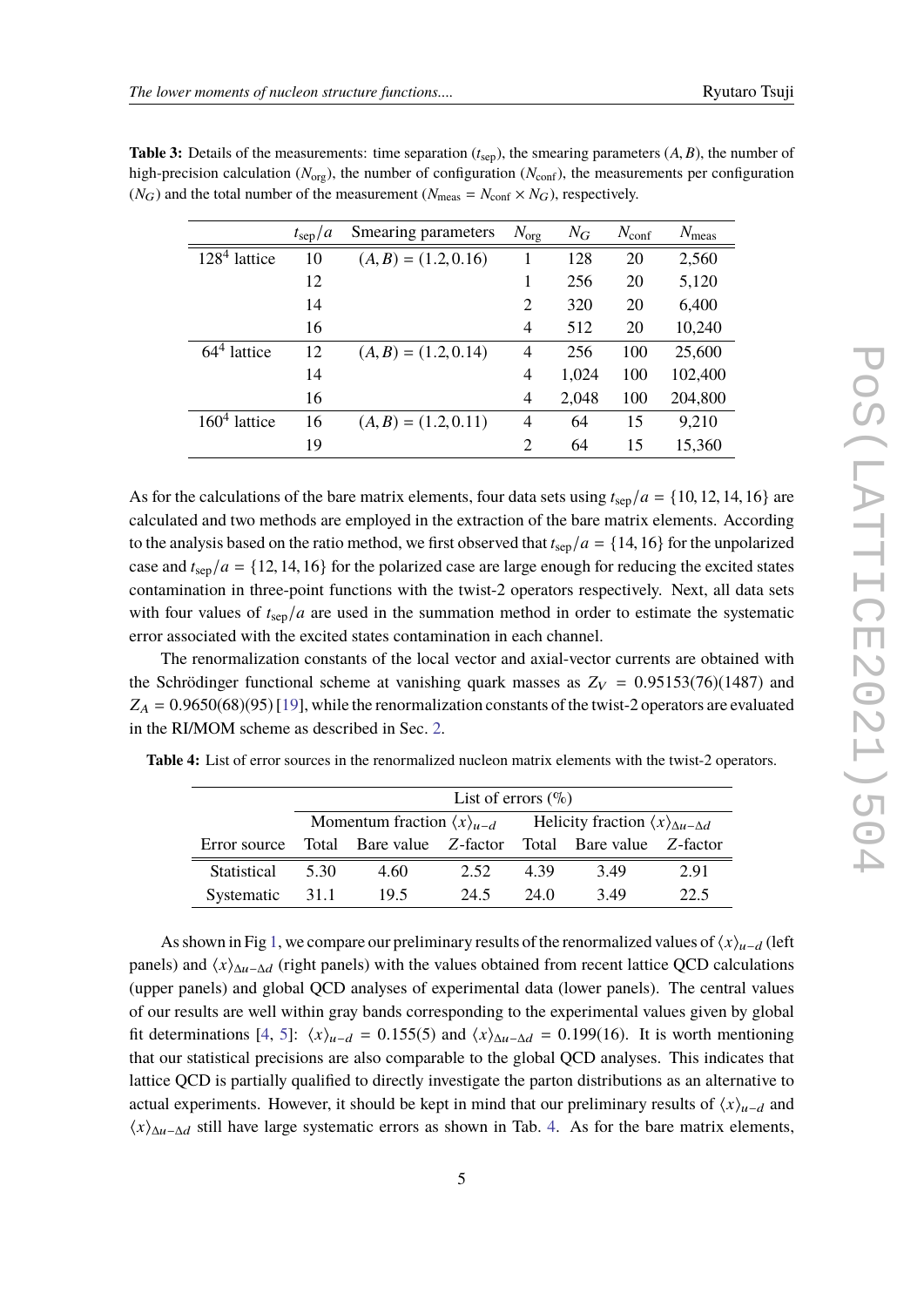



**Figure 1:** Comparison of recent lattice QCD calculations (upper panels) and global QCD analyses of experimental data (lower panels). The red symbols represent our preliminary results. The error bars denote their statistical errors only, while the outer brackets with our results represent the total errors including the systematic one. The gray bands correspond to the values of an average given by global fit determinations [4, 5].

discrepancies between the results obtained from the two methods are quoted as a systematic error stemming from the excited states contaminations. It is found that for the unpolarized case the evaluated systematic error with the present sets of  $t_{\rm sep}/a = \{10, 12, 14, 16\}$  is larger than the statistical one, while the statistical and systematic uncertainties are also comparable in the polarized case. A further calculation with the larger choice of  $t_{\rm sep}/a(> 16)$  is required to reduce this particular uncertainty. The largest error on  $\langle x \rangle_{u-d}$  ( $\langle x \rangle_{\Delta u-\Delta d}$ ) is the systematic uncertainty in determination of the renormalization constants. This systematic error was evaluated by a difference between the results obtained by two fitting procedures with Eqs. (4) which have different ways to treat the residual  $\mu_0$ -dependence in smaller  $\mu_0$  region. As shown in Tab. 4, the total systematic errors, which are about 6 times larger than the total statistical errors, are dominated by the systematic errors on the renormalization constants. To reduce the total systematic error, the RI/SMOM scheme that was used for determination of the renormalization constant for the local operators [20], could be useful even for the twist-2 operators.

## **4.2** Ratios of  $g_A/g_V$  and  $\langle x \rangle_{u-d}/\langle x \rangle_{\Delta u-\Delta d}$  from 128<sup>4</sup> and 160<sup>4</sup> lattice ensembles

We next present our preliminary results of  $g_A/g_V$  and  $\langle x \rangle_{u-d}/\langle x \rangle_{\Delta u-\Delta d}$  obtained from both 128<sup>4</sup> and 160<sup>4</sup> lattice ensembles, since the renormalization constants are not yet evaluated at finer lattice spacing. In Fig 2, we first shows the  $t_{sep}$  dependence of the ratios of  $g_A/g_V$  (left panel) and  $\langle x\rangle_{u-d}/\langle x\rangle_{\Delta u-\Delta d}$  (right panel), both of which are evaluated with the ratio method. All three ensembles that include the  $64<sup>4</sup>$  lattice ensemble are used to calculate the values of  $g_A/g_V$ , while only the 128<sup>4</sup> and 160<sup>4</sup> lattice ensembles are used to calculate the value of  $\langle x \rangle_{u-d}/\langle x \rangle_{\Delta u-\Delta d}$ .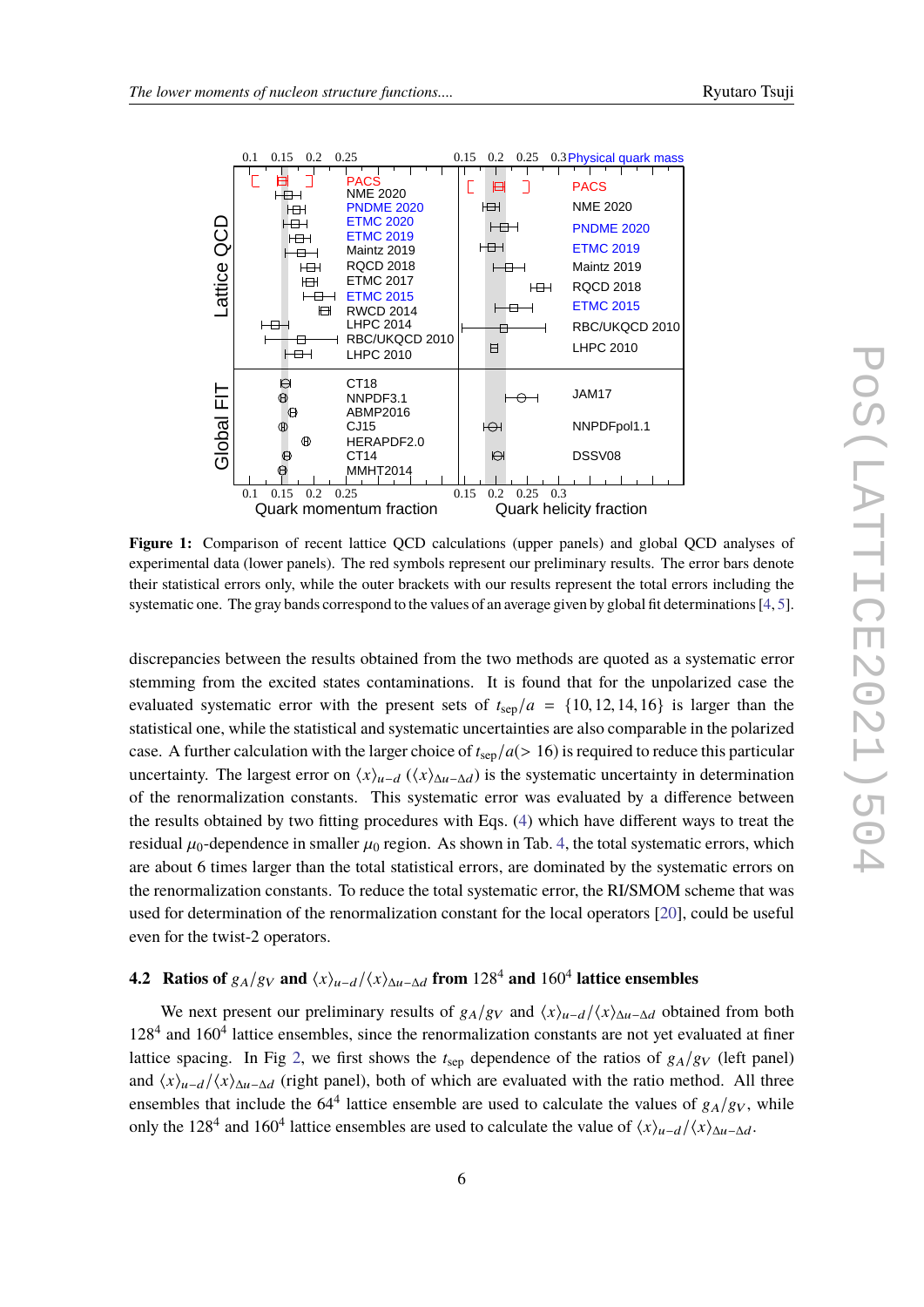

**Figure 2:** Ratios of bare values of  $g_A$  and  $g_V$  (left), and  $\langle x \rangle_{u-d}$  and  $\langle x \rangle_{\Delta u-\Delta d}$  (right) as a function of  $t_{\text{sep}}$ .



**Figure 3:** Preliminary results of  $g_A/g_V$  and  $\langle x \rangle_{u-d}/\langle x \rangle_{\Delta u-\Delta d}$  obtained from 128<sup>4</sup> and 160<sup>4</sup> lattice ensembles. The value of  $\langle x \rangle_{u-d}/\langle x \rangle_{\Delta u-\Delta d}$  obtained from the 160<sup>4</sup> lattice ensemble (open diamond symbol) receives a large uncertainty regarding the fit range dependence that is represented by dashed error bar.

At first glance, the conditions of  $t_{\text{sep}} \ge 1$  fm for the case of  $g_A/g_V$  and  $t_{\text{sep}} \ge 1.2$  fm for the case of  $\langle x \rangle_{u-d}/\langle x \rangle_{\Delta u-\Delta d}$  can be read off from the 128<sup>4</sup> lattice results, in order to keep the systematic uncertainties stemming from the excited states contamination smaller than the statistical ones. As for the results of  $g_A/g_V$ , the preliminary results from the  $160^4$  lattice ensemble show a consistent observation, though the higher accuracy results from the  $64<sup>4</sup>$  lattice ensemble reveal that the data of  $t_{\text{sep}} \approx 1$  fm is slightly deviated from the results for  $t_{\text{sep}} \ge 1.2$  fm.

On the other hand, the preliminary results of  $\langle x \rangle_{u-d}/\langle x \rangle_{\Delta u-\Delta d}$  from the 160<sup>4</sup> lattice ensemble have not shown any obvious trend of *t*sep dependence, since a large uncertainty still remains for the data given with  $t_{\text{sep}} \approx 1.2$  fm. As shown in the right panel of Fig 2, two data points, which are obtained from two fitting ranges used in the ratio method, are plotted at  $t_{\rm sep} \approx 1.2$  fm. The upper data point agrees the data obtained with  $t_{\text{sep}} \approx 1.0$  fm, while the lower data point follows the trend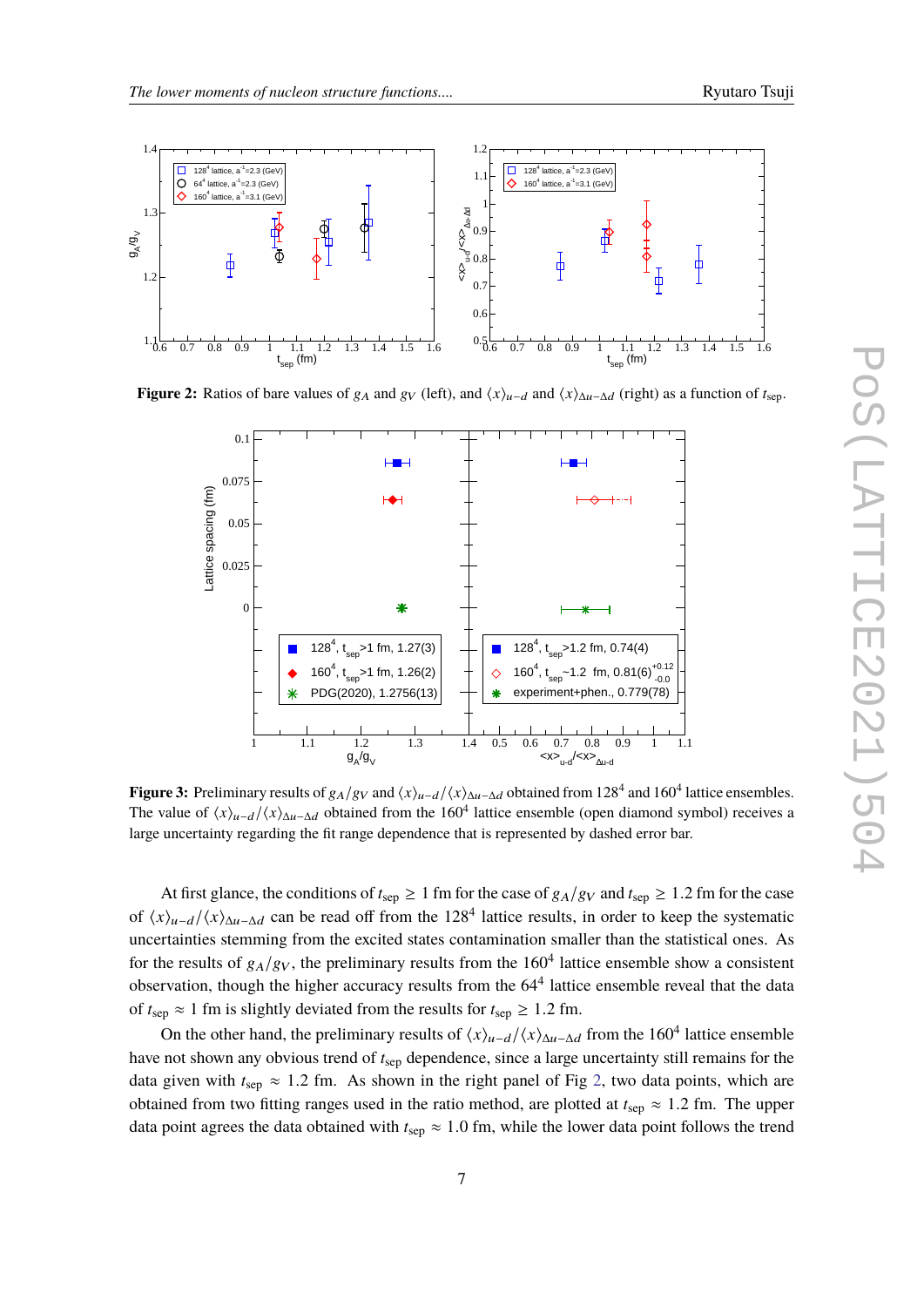observed in the 128<sup>4</sup> lattice results. It is difficult to draw any firm conclusion whether the systematic uncertainties stemming from the excited states contamination are under control for the  $160^4$  lattice results of  $\langle x\rangle_{u-d}/\langle x\rangle_{\Delta u-\Delta d}$  within the current statistics. Therefore, in the later discussion, we use the lower data point of  $t_{\rm sep} \approx 1.2$  fm for the 160<sup>4</sup> lattice result, while a systematic error estimated by a difference between two data points is also quoted.

We next examine the lattice discretization uncertainties on  $g_A/g_V$  and  $\langle x \rangle_{u-d}/\langle x \rangle_{\Delta u-\Delta d}$  using the results obtained at two lattice spacings as shown in Fig 3. According to what we discussed using Fig 2, in the case of  $g_A/g_V$  there is no appreciable  $t_{\rm sep}$  dependence in the large volume results obtained from both lattice ensembles if  $t<sub>sep</sub> \approx 1.0$  fm is satisfied. Therefore, we simply use the combined results with  $t_{\rm sep}/a = \{12, 14, 16\}$  for the 128<sup>4</sup> lattice and  $t_{\rm sep}/a = \{16, 19\}$  for the 160<sup>4</sup> lattice in the left panel of Fig 2. Both results at two lattice spacings reproduce the experimental value [6] within their statistical errors. This indicates that the lattice discretization uncertainties on the renormalized value of  $g_A$  are smaller than their statistical uncertainty of less than  $2\%$ .

As for the quantity of  $\langle x \rangle_{u-d}/\langle x \rangle_{\Delta u-\Delta d}$ , although the 128<sup>4</sup> lattice result obtained at the coarser lattice spacing shows better agreement with the experimental values [4, 5], the large systematic error remains for the preliminary result obtained from the  $160<sup>4</sup>$  lattice ensemble. Needless to say, further reduction of both statistical and systematic errors is needed for the  $160<sup>4</sup>$  lattice results.

#### **5. Summary**

We have calculated the renormalized values of  $\langle x \rangle_{u-d}$  and  $\langle x \rangle_{\Delta u-\Delta d}$  at a single lattice spacing of 0.085 fm, and also the two specific ratios of  $g_A/g_V$  and  $\langle x \rangle_{u-d}/\langle x \rangle_{\Delta u-\Delta d}$  at two lattice spacings of 0.085 fm and 0.064 fm , using the PACS10 gauge configurations. This work is a benchmark to explore the nucleon structure from lattice QCD calculations. First, we have succeeded in reproducing global QCD analyses of experimental data for both quantities of  $\langle x \rangle_{u-d}$  and  $\langle x \rangle_{\Delta u-\Delta d}$ with high statistical precision using the  $128<sup>4</sup>$  lattice ensemble. However, it is worth remarking that the large systematic uncertainties remain in determination of the renormalization constants. In future project, instead of the RI/MOM scheme, the RI/SMOM scheme will be able to be used even for the twist-2 operators. Since the renormalization constants are not yet evaluated at the finer lattice spacing, we simply evaluate two ratios of  $g_A/g_V$  and  $\langle x \rangle_{u-d}/\langle x \rangle_{\Delta u-\Delta d}$ , which are not renormalized in the continuum limit. Therefore, we can compare our results of the ratios with the experimental results without the renormalization constants. As for the case of  $g_A/g_V$ , both results at two lattice spacings well reproduce the experimental value within their statistical errors. This indicates that the lattice discretization uncertainties on the renormalized value of  $g_A$  are smaller than their statistical uncertainty of less than 2%. As in the case of  $g_A/g_V$ , the results of  $\langle x\rangle_{u-d}/\langle x\rangle_{\Delta u-\Delta d}$  obtained from the  $128<sup>4</sup>$  and  $160<sup>4</sup>$  lattice ensembles reproduce the experimental data, though the large systematic error remains for the preliminary result of obtained from the  $160<sup>4</sup>$  lattice ensemble.

#### **Acknowledgement**

Numerical calculations in this work were performed on Oakforest-PACS in Joint Center for Advanced High Performance Computing (JCAHPC) and Cygnus in Center for Computational Sciences at University of Tsukuba under Multidiscilinary Cooperative Research Program of Center for